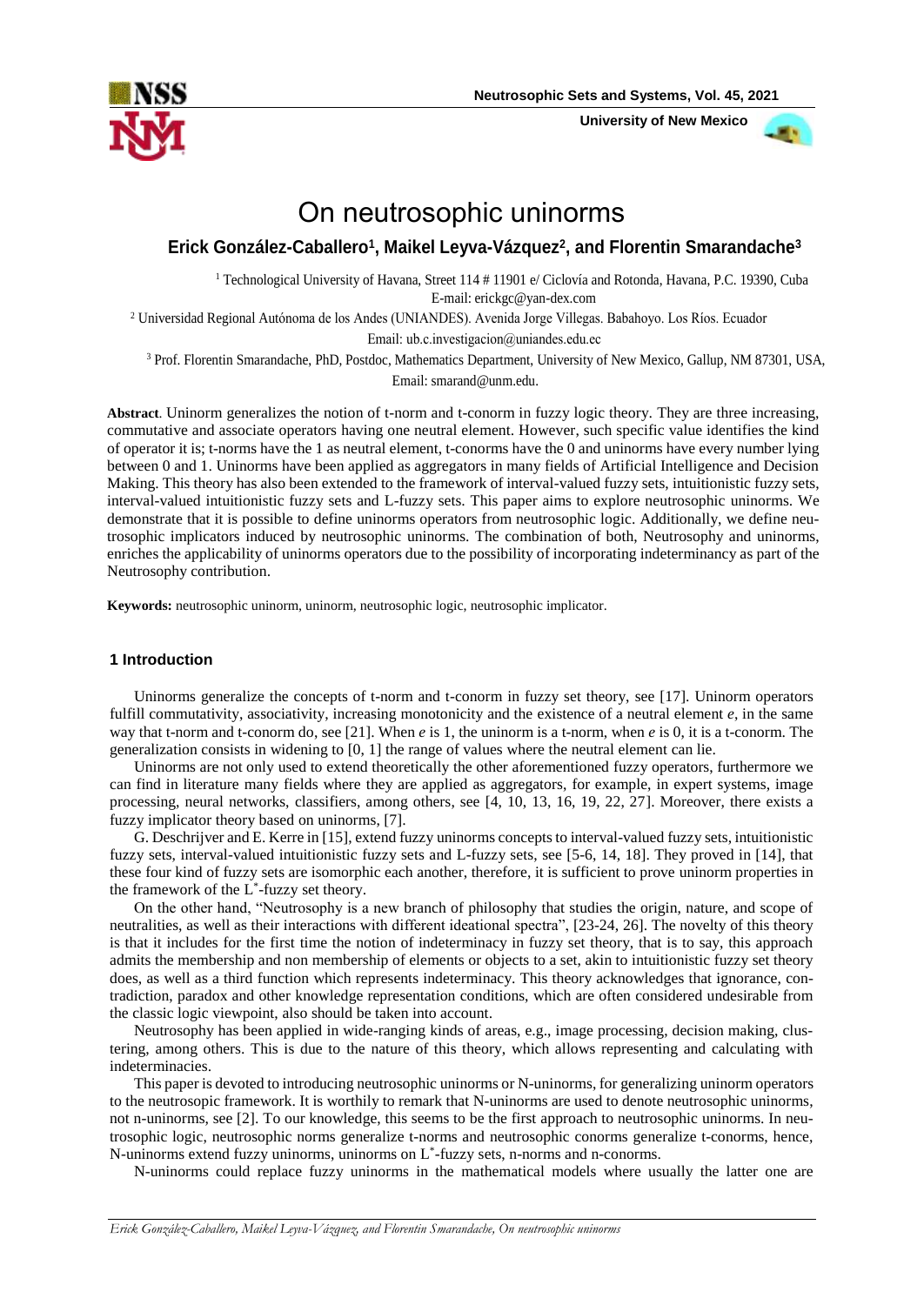employed, because this new approach keeps the advantages of uninorms as an esteemed aggregator, which is here improved with the appropriateness of neutrosophy to deal with human reasoning, knowledge representation, vagueness and uncertainty, when indeterminacy is present.

The present paper is organized as follows; the preliminary definitions and results necessaries to develop our work will be given in Section 2. Section 3 is dedicated to exposing the N-uninorm theory, including N-uninorm implicators. Finally, Section 4 draws the conclusions.

#### **2 Preliminaries**

This section is devoted to exposing the preliminary definitions and results necessaries to develop the proposed theory of N-uninorms. The first subsection is dedicated to summarizing the basic definitions and results on uninorms. In the second one we recall the definition and aspects concerning neutrosophic logic theory.

### **2.1 Basic notions of uninorm theory**

**Definition 2.1.** A *uninorm* is a commutative, associative and increasing mapping U:  $[0, 1]^2 \rightarrow [0, 1]$ , where there exists  $e \in [0, 1]$ , called neutral element, such that  $\forall x \in [0, 1]$ ,  $U(e, x) = x$ , [17].

If  $e = 1$ , U is a t-norm and if  $e = 0$ , U is a t-conorm.

Deschrijver and Kerre in [15] extend this definition to the framework of interval-valued fuzzy sets, intuitionistic fuzzy sets, interval-valued intuitionistic fuzzy sets and L-fuzzy sets, which are pairwise isomorphics, therefore they restrict their theory to the set  $L^* = \{(x_1, x_2) \in [0, 1]^2 \text{ and } x_1 + x_2 \le 1\}.$ 

Let us recall two well-known algebraic definitions that we explicitly write for the sake of being self-contained. They are namely, *Partially Ordered Set* or *poset* and *Lattice*, [1, 9, 20].

**Definition 2.2.** A *Partially Ordered Set* or *poset* is a pair  $(P, \leq)$ , where P is a set and  $\leq$  is a binary relation over P, which satisfies for every x, y,  $z \in P$ , the three following conditions:

1.  $x \leq x$  (Reflexive).

2. If  $x \leq y$  and  $y \leq x$ , then  $x = y$  (Antisymmetry).

3. If  $x \leq y$  and  $y \leq z$ , then  $x \leq z$  (Transitivity).

An *upper bound* of X,  $X \subseteq P$ , is an element  $a \in P$ , such that  $\forall x \in X$  it holds  $x \leq a$ . Equivalently, a *lower bound* is an element  $b \in P$ , such that  $\forall x \in X$ ,  $b \leq x$ . The *supremum* of X is the least upper bound and the *infimum* is the greater lower bound.

**Definition 2.3**. A *lattice*  $(L, \leq_L)$  is a poset, where every pair of elements x and y in L have an infimum or 'meet', denoted by  $x \wedge y$  and a supremum or 'join' denoted by  $x \vee y$ .

L is a *complete lattice* if every of its subsets has an infimum and a supremum in L.

The lattice  $(L^*, \leq_{L^*})$  is defined by the following poset:

 $(x_1, x_2) \leq_L^x (y_1, y_2) \Leftrightarrow x_1 \leq y_1$  and  $x_2 \geq y_2$ ,  $\forall (x_1, x_2), (y_1, y_2) \in L^*$ . The units of  $L^*$  are  $0_L^* = (0, 1)$  and  $1_{L^*} = (1, 0)$ . See that  $x = (x_1, x_2)$  and  $y = (y_1, y_2)$  can be incomparable with regard to  $\leq_{L^*}$ , where either  $x_1$  $y_1$  and  $x_2 < y_2$ , or  $x_1 > y_1$  and  $x_2 > y_2$ . It is denoted by  $x \parallel_{L^*} y$ .

Evidently,  $(x_1, x_2) \ge_{L^*} (y_1, y_2)$  if and only if  $(y_1, y_2) \le_{L^*} (x_1, x_2)$ . If  $(x_1, x_2) \le_{L^*} (y_1, y_2)$  and  $(x_1, x_2) \geq_{L^*} (y_1, y_2)$  then  $(x_1, x_2) =_{L^*} (y_1, y_2)$ .

Formally, the uninorm on  $L^*$  is defined as follows:

**Definition 2.4.** A *uninorm on* L<sup>\*</sup> is a commutative, associative and increasing mapping  $U: L^{*2} \to L^*$ , where there exists  $e \in L^*$ , called neutral element, such that  $\forall x \in L^*$ ,  $U(e, x) = x$ , [15].

Here, if  $e = 1_{L^*}$ , U defines a t-norm on L<sup>\*</sup> and if  $e = 0_{L^*}$ , it is a t-conorm on L<sup>\*</sup>. Nevertheless, the most interesting cases of uninorms are those where *e* satisfies  $0_L^* <_L^* e <_L^* 1_L^*$ .

In [15] we can find properties and their demonstrations concerning uninorms on L<sup>\*</sup> that generalize the properties of fuzzy uninorms, including those of the uninorm-based R-implicators and S-implicators. Further, we shall guide the exposition of N-uninorms theory through the theory developed in that paper. Our goal is to prove that N-uninorms extend uninorms on L\* .

#### **2.2 Basic notions of neutrosophic logic**

**Definition 2.5.** Given X, a universe of discourse containing elements or objects. A is a *neutrosophic set* ([25- 26]) if it has the form:  $A = \{ (x: T_A(x), I_A(x), F_A(x)), x \in X \}$ , where  $T_A(x), I_A(x), F_A(x) \subseteq ]\n\begin{bmatrix} -0, 1^+ \end{bmatrix}$ , i.e., they are three functions over either the standard or nonstandard subsets of  $]$  <sup>-</sup>0, 1<sup>+</sup>[. T<sub>A</sub>(x) represents the degree of membership of x to A,  $I_A(x)$  represents its degree of indeterminacy and  $F_A(x)$  its degree of non-membership. They do not satisfy any restriction, i.e.,  $\forall x \in X$ ,  $\bar{0} \le \inf T_A(x) + \inf I_A(x) + \inf F_A(x) \le \sup T_A(x) + \sup I_A(x) + \bar{0}$  $\sup F_A(x) \leq 3^+$ .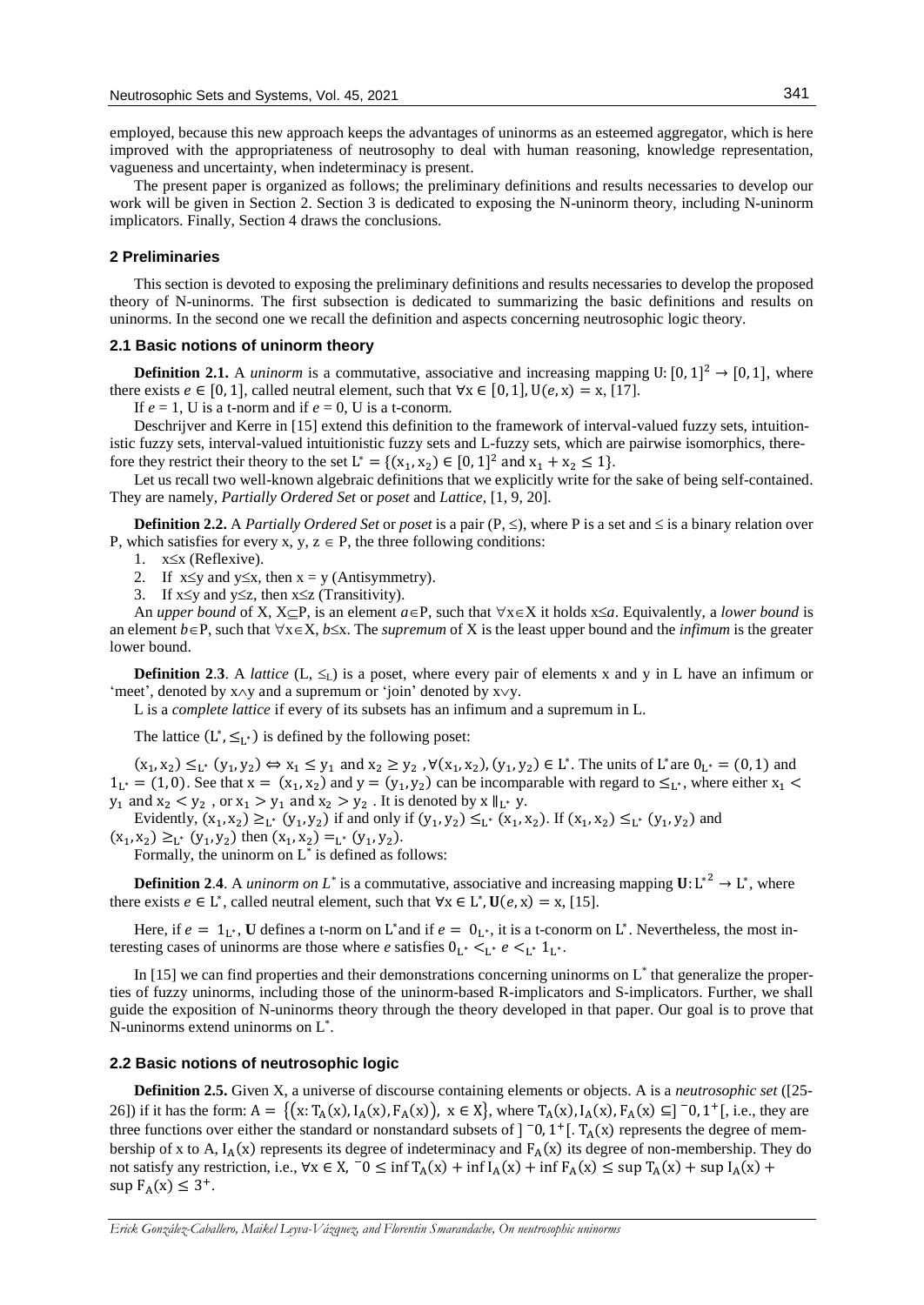Another particular definition is that of *Single-valued Neutrosophic set*, which is formally defined as follows:

**Definition 2.6.** Given X, a universe of discourse which contains elements or objects. A is a *single-valued neutrosophic set* (*SVNS*) [25] if it has the form:  $A = \{ (x: T_A(x), I_A(x), F_A(x)), x \in X \}$ , where  $T_A(x)$ ,  $I_A(x)$ ,  $F_A(x) \in [0, 1]$ .  $T_A(x)$  represents the degree of membership of x to A,  $I_A(x)$  represents its degree of

indeterminacy and  $F_A(x)$  its degree of non-membership.  $\forall x \in X, 0 \le T_A(x) + I_A(x) + F_A(x) \le 3$ . See that SVNS is derived from the definition of neutrosophic sets. In the present paper we prefer to use the

former one.

In neutrosophic set theory a lattice can be defined as follows:

Given the universe of discourse X and  $x(T_x, I_x, F_x)$ ,  $y(T_y, I_y, F_y)$  two SVNS, we say that  $x \leq_N y$  if and only if  $T_x \leq T_y$ ,  $I_x \geq I_y$  and  $F_x \geq F_y$ ,  $(X, \leq_N)$  is a poset. Whereas,  $(L, \wedge, \vee)$  is a lattice, because it is a triple direct product of lattices, see [9].  $x \wedge y = \left( \min\{ T_x, T_y \} , \max\{ I_x, I_y \} , \max\{ F_x, F_y \} \right)$  and  $x \vee y = \left( \max\{ T_x, T_y \} , \min\{ T_y, I_y \} , \max\{ T_y, I_y \} \right)$  $\min\{I_x, I_y\}$ ,  $\min\{F_x, F_y\}$ ). Moreover, it is easy to prove that it is complete.

Let us remark that this definition is valid for interval-valued neutrosophic sets, when we substitute their operators by interval-valued operators.

See also that there exist two special elements, viz.,  $O_N = (0, 1, 1)$  and  $1_N = (1, 0, 0)$ , which are the infimum and the supremum respectively, of every SVNS with regard to  $\leq_N$ .

Given two neutrosophic sets, A and B, three basic operations over them are the following [25]:

1. A  $\cap$  B = A  $\land$  B (Conjunction).

2. A ∪ B = A ∨ B (Disjunction).

3.  $\overline{A} = (F_A, 1 - I_A, T_A)$  (Complement).

**Definition 2.7.** A *neutrosophic norm* or *n-norm* N<sub>n</sub> [25], is a mapping N<sub>n</sub>: (] <sup>-</sup>0, 1<sup>+</sup>[×] <sup>-</sup>0, 1<sup>+</sup>[×

]  $\lceil$  −0, 1<sup>+</sup>[ $\rangle$ <sup>2</sup> →]  $\lceil$  −0, 1<sup>+</sup>[ $\times$ ]  $\lceil$  −0, 1<sup>+</sup>[ $\lceil$ , such that N<sub>n</sub>  $\left($  x(T<sub>x</sub>, I<sub>x</sub>, F<sub>x</sub>), y(T<sub>y</sub>, I<sub>y</sub>, F<sub>y</sub>)) =

 $(N_nT(x, y), N_nI(x, y), N_nF(x, y))$ , where N<sub>n</sub>T means the degree of membership, N<sub>n</sub>I the degree of indeterminacy and  $N_nF$  the degree of non-membership of the conjunction of both, x and y.

For every x, y and z belonging to the universe of discourse,  $N_n$  must satisfy the following axioms:

1.  $N_n(x,0_N) = 0_N$  and  $N_n(x,1_N) = x$  (Boundary conditions).

- 2.  $N_n(x,y) = N_n(y,x)$  (Commutativity).
- 3. If  $x \leq_N y$ , then  $N_n(x,z) \leq_N N_n(y,z)$  (Monotonicity).
- 4.  $N_n (N_n (x, y), z) = N_n (x, N_n (y, z))$  (Associativity).

**Definition 2.8.** A *neutrosophic conorm* or *n*-conorm N<sub>c</sub> [25], is a mapping N<sub>c</sub>: (] <sup>-</sup>0, 1<sup>+</sup>[×] <sup>-</sup>0, 1<sup>+</sup>[×

]  $\lceil$  −0, 1<sup>+</sup>[ $\rangle$ <sup>2</sup> →]  $\lceil$  −0, 1<sup>+</sup>[ $\times$ ]  $\lceil$  −0, 1<sup>+</sup>[ $\lceil$ , such that N<sub>c</sub> (x(T<sub>x</sub>, I<sub>x</sub>, F<sub>x</sub>), y(T<sub>y</sub>, I<sub>y</sub>, F<sub>y</sub>)) =

 $(N_cT(x, y), N_cI(x, y), N_cF(x, y))$ , where N<sub>c</sub>T means the degree of membership, N<sub>c</sub>I the degree of indeterminacy and  $N_cF$  the degree of non-membership of the disjunction of x with y.

For every x, y and z belonging to the universe of discourse,  $N_c$  must satisfy the following axioms:

- 1. N<sub>c</sub> (x,0<sub>N</sub>) = x and N<sub>c</sub> (x,1<sub>N</sub>) = 1<sub>N</sub> (Boundary conditions).
- 2.  $N_c(x,y) = N_c(y,x)$  (Commutativity).
- 3. If  $x\leq_N y$ , then  $N_c(x,z) \leq_N N_c(y,z)$  (Monotonicity).
- 4. N<sub>c</sub> (N<sub>c</sub> (x,y),z) = N<sub>c</sub> (x, N<sub>c</sub> (y,z)) (Associativity).

According to [8] a Singled-valued neutrosophic negator is defined as follows:

**Definition 2.9.** a *singled-valued neutrosophic negator* is a decreasing unary neutrosophic operator  $N_N$ : [0, 1]<sup>3</sup>  $\rightarrow$  [0, 1]<sup>3</sup>, satisfying the following boundary conditions:

$$
1. \quad N_N(0_N) = 1_N.
$$

2.  $N_N(1_N) = 0_N$ .

It is called *involutive* if and only if  $N_N(N_N(x)) = x$  for every  $x \in [0, 1]^3$ .

In the following, we show the neutrosophic negators that we shall consider hereunder, extracted from the literature, see [25]. Given a SVNS  $A(T_A, I_A, F_A)$ , we have:

- 1.  $N_N((T_A, I_A, F_A)) = (1 T_A, 1 I_A, 1 F_A), N_N((T_A, I_A, F_A)) = (1 T_A, I_A, 1 F_A),$  $N_N((T_A, I_A, F_A)) = (F_A, I_A, T_A)$ and  $N_N((T_A, I_A, F_A)) = (F_A, 1 - I_A, T_A)$  (Involutive negators).
- 2.  $N_N((T_A, I_A, F_A)) = (F_A, \frac{F_A + I_A + T_A}{2})$  $\frac{I_A + T_A}{3}$ , T<sub>A</sub>) and N<sub>N</sub>((T<sub>A</sub>, I<sub>A</sub>, F<sub>A</sub>)) = (1 – T<sub>A</sub>,  $\frac{F_A + I_A + T_A}{3}$  $\frac{R_{A}+R_{A}}{3}$ , 1 –  $F_A$ ) (Non-involutive negators).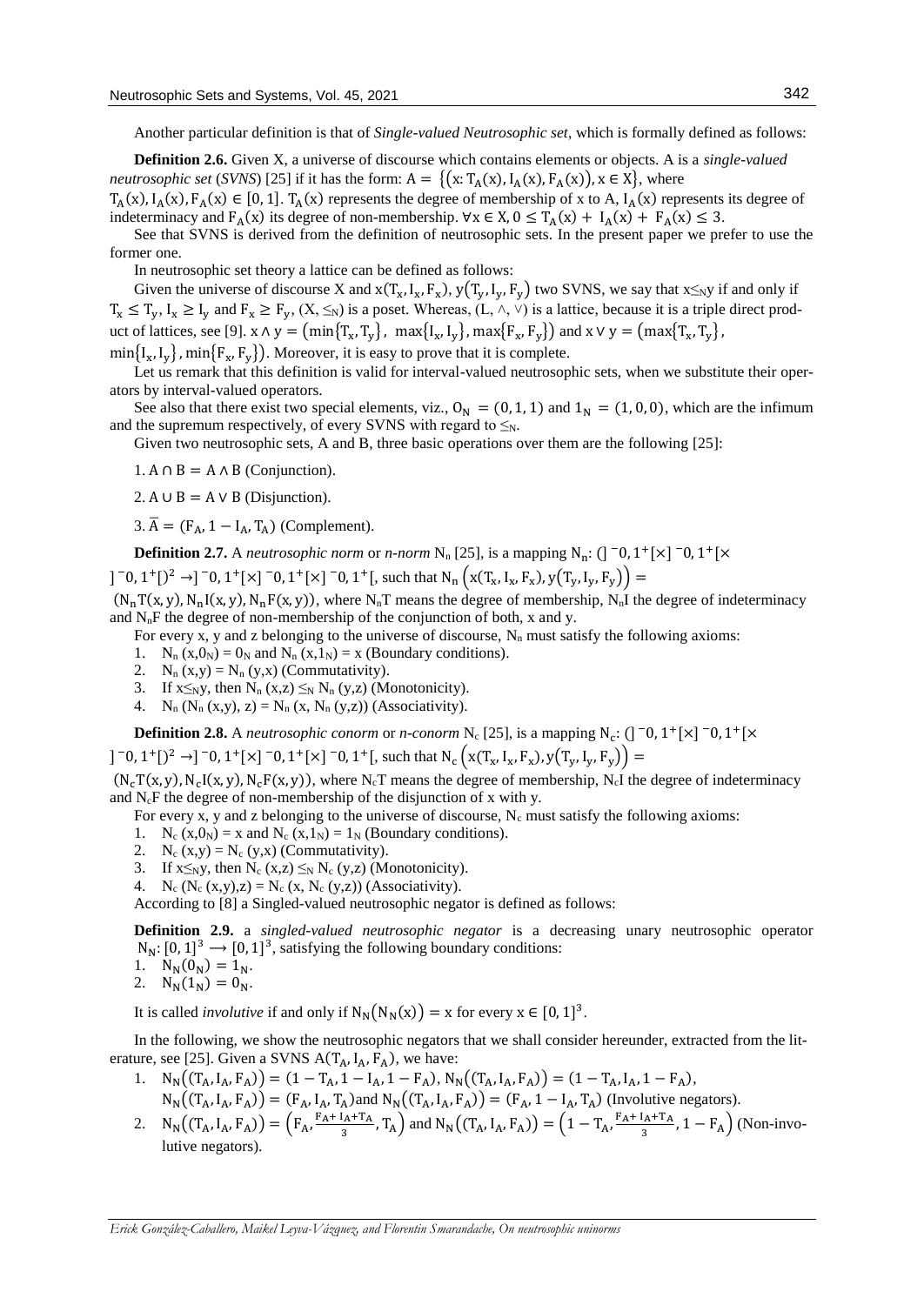In literature, we found neutrosophic implicators, which extend only the notion of S-implications [11]. Moreover, we did not find a general definition on neutrosophic implications except in [8]. In the following, we conclude this section with such definition and properties.

**Definition 2.10.** A *singled-valued neutrosophic implicator* is an operator  $I_N$ :  $[0, 1]^3 \times [0, 1]^3 \to [0, 1]^3$ which satisfies the following conditions, for all x, x', y, y'  $\in [0, 1]^3$ :

- 1. If  $x' \leq_N x$ , then  $I_N(x, y) \leq_N I_N(x', y)$ .
- 2. If  $y \leq_N y'$ , then  $I_N(x, y) \leq_N I_N(x, y')$ .
- 3.  $I_N(0_N, 0_N) = I_N(0_N, 1_N) = I_N(1_N, 1_N) = 1_N$ .
- 4.  $I_N(1_N, 0_N) = 0_N$ .

Herein we use the term neutrosophic implicator or n-implicator to mean singled-valued neutrosophic implicator.

It can satisfy the following properties for every x, y,  $z \in [0, 1]^3$ :

- 1.  $I_N(1_N, x) = x$  (Neutrality principle)
- 2.  $I_N(x, y) = I_N(N_{1N}(y), N_{1N}(x))$ , where  $N_{1N}(x) = I_N(x, 0_N)$  is an n-negator (Contrapositivity).
- 3.  $I_N(x, I_N(y, z)) = I_N(y, I_N(x, z))$  (Interchangeability principle).
- 4.  $x \leq_N y$  if and only if  $I_N(x, y) = 1_N$  (Confinement principle).
- 5.  $I_N$  is a continuous mapping (Continuity).

#### **3 Neutrosophic uninorms**

This section is the core of the present paper, because here we explain the neutrosophic uninorm theory. We start defining this concept formally.

#### **3.1 N-uninorms**

**Definition 3.1.** A *neutrosophic uninorm* or *N-uninorm*  $\mathbf{U}_N$ , is a commutative, increasing and associative mapping,  $\mathbf{U}_N$ : (]  $\bar{0}$ , 1<sup>+</sup>[ $\times$ ]  $\bar{0}$ , 1<sup>+</sup>[ $\times$ ]  $\bar{0}$ , 1<sup>+</sup>[ $\rightarrow$ ]  $\bar{0}$ , 1<sup>+</sup>[ $\times$ ]  $\bar{0}$ , 1<sup>+</sup>[ $\times$ ]  $\bar{0}$ , 1<sup>+</sup>[ $\bar{0}$ , 1<sup>+</sup>[ $\bar{0}$ , 1<sup>+</sup>[ $\bar{0}$ , 1<sup>+</sup>[ $\bar{0}$ , 1<sup>+</sup>[ $\bar{0}$ , 1<sup>+</sup>[ $\bar{0}$ , 1<sup>+</sup>[  $\mathbf{U}_N\left(x(T_x, I_x, F_x), y(T_y, I_y, F_y)\right) = (\mathbf{U}_N T(x, y), \mathbf{U}_N I(x, y), \mathbf{U}_N F(x, y)),$  where  $\mathbf{U}_N T$  means the degree of membership,  $U_N$ I the degree of indeterminacy and  $U_N$ F the degree of non-membership of both, x and y. Additionally, there exists a neutral element  $e \in ]0, 1 + [x]0, 1 + [x]0, 1 + [$ , where  $\forall x \in ]0, 1 + [x]0, 1 + [x]0, 1 + [$ ,  $$ 

**Remark 3.1.** See that Def. 3.1, extends Def. 2.4 in two ways, according to the differences between L<sup>\*</sup> fuzzy sets and neutrosophic sets. First,  $U_N$  includes the third function representing indeterminacy and secondly, there not exists constraints in the relationship among T, I and F. In addition, Def. 3.1 extends Def. 2.7 when  $e = 1<sub>N</sub>$  and Def 2.8., when  $e = 0<sub>N</sub>$ .

**Remark 3.2.** For the sake of simplicity, we shall develop the theory only for singled-valued neutrosophic uninorms.

A trivial consequence of Def. 3.1 is that the neutral element is unique, which is a uninorm property in Def. 2.1 and Def. 2.4.

In the following, we explore the formulas of N-uninorms related to those corresponding to n-norms and nconorms. For this end, first we need to describe two kinds of sets, namely,  $E_1 = \{x \in [0, 1]^3 : x \leq_N e\}$  and  $E_2 =$  ${x \in [0, 1]^3 : x \geq_N e}.$ 

**Lemma 3.1.** Let  $e \in ]0,1] \times [0,1[ \times [0,1[$ . The mapping  $\phi_e$ : [0, 1]<sup>3</sup> → [0, 1]<sup>3</sup>, defined by:

$$
\Phi_e(x) = (e_1x_1, x_2 + e_2(1 - x_2), x_3 + e_3(1 - x_3))
$$
\n(1)

for every  $x \in [0, 1]^3$  is an increasing bijection from  $[0, 1]^3$  to  $E_1$  and  $\phi_e^{-1}$  is increasing as well.

**Proof**. To prove  $\phi_e$  is injective, let x,  $y \in [0, 1]^3$  and suppose  $\phi_e(x) = \phi_e(y)$ . Then, clearly the equation  $(e_1x_1, x_2 + e_2(1-x_2), x_3 + e_3(1-x_3)) = (e_1y_1, y_2 + e_2(1-y_2), y_3 + e_3(1-y_3))$  is fulfilled only if  $x = y$ , and the injection is proved, also taking into account that we excluded the cases  $e_1 = 0$ ,  $e_2 = 1$  and  $e_3 = 1$ .

Let us take any  $y \in E_1$  and define  $x = (x_1, x_2, x_3)$ , such that  $x_1 = \frac{y_1}{e_1}$  $\frac{y_1}{e_1}$ ,  $x_2 = \frac{y_2 - e_2}{1 - e_2}$  $\frac{y_2 - e_2}{1 - e_2}$  and  $x_3 = \frac{y_3 - e_3}{1 - e_3}$  $\frac{\sqrt{3}-e_3}{1-e_3}$ . Then,  $\phi_e(x) = y$  and  $x_1, x_2, x_3 \in [0, 1]$ , which can be proved applying  $y \leq_N e$ . Therefore,  $\phi_e$  is surjective and evidently it is increasing. The equation of the inverse is the following:

$$
\Phi_e^{-1}(x) = \left(\frac{x_1}{e_1}, \frac{x_2 - e_2}{1 - e_2}, \frac{x_3 - e_3}{1 - e_3}\right)
$$
 (2)

 $\Box$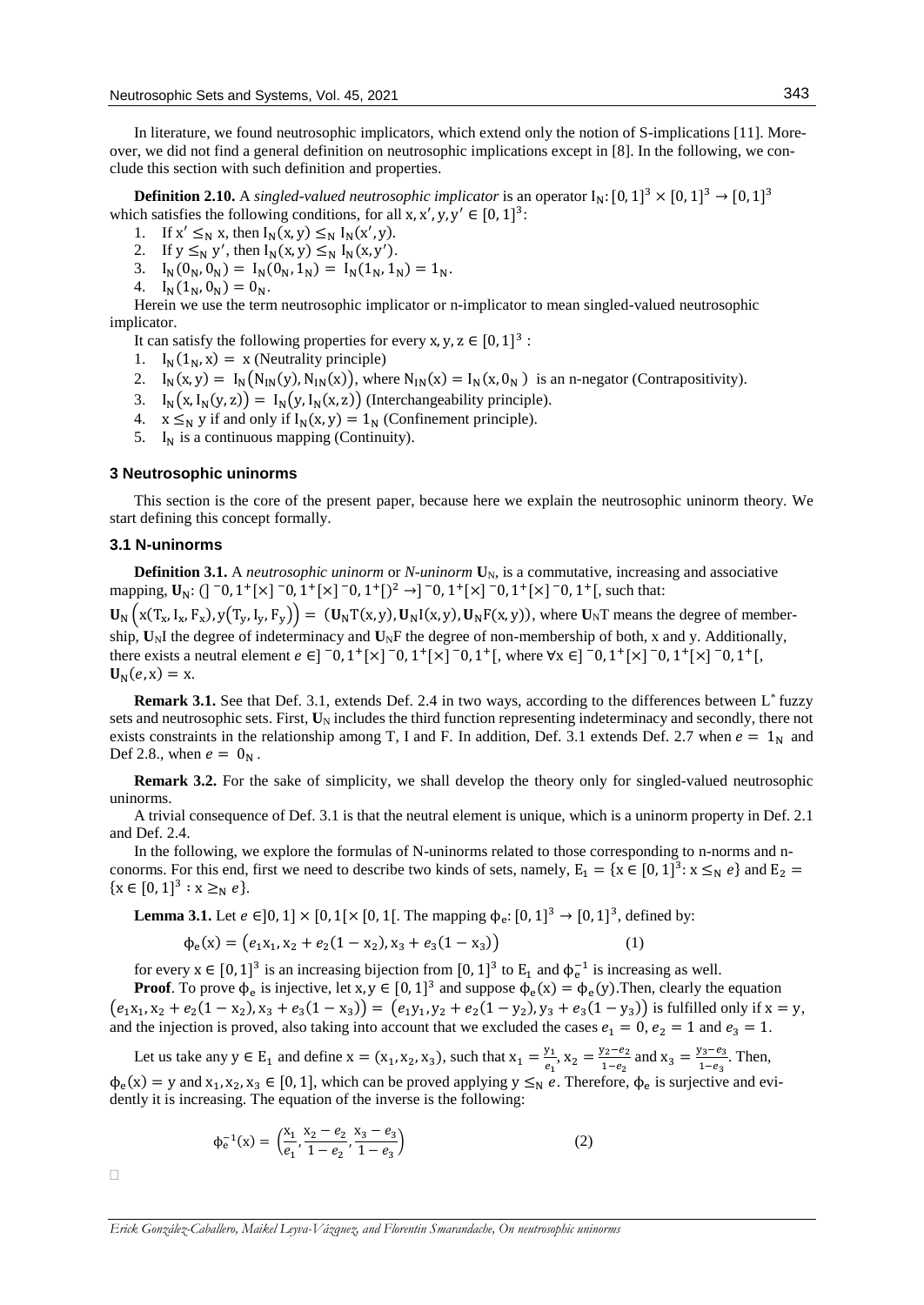**Lemma 3.2.** Let  $e \in [0, 1[\times]0, 1] \times ]0, 1]$ . The mapping  $\psi_e: [0, 1]^3 \to [0, 1]^3$ , defined by:

$$
\psi_e(x) = (e_1 + x_1 - e_1 x_1, e_2 x_2, e_3 x_3)
$$
\n(3)

for every  $x \in [0, 1]^3$  is an increasing bijection from  $[0, 1]^3$  to  $E_2$  as well as  $\psi_e^{-1}$  is increasing. **Proof**. This lemma can be proved similarly to the proof carried out in the Lemma 3.1. The equation of the inverse is as follows:

$$
\psi_e^{-1}(x) = \left(\frac{x_1 - e_1}{1 - e_1}, \frac{x_2}{e_2}, \frac{x_3}{e_3}\right)
$$
(4)

 $\Box$ 

**Theorem 3.3.** Given  $U_N$  an N-uninorm with neutral element  $e \in ]0, 1[^3$ . Then the following two conditions are satisfied:

- i. The mapping  $N_{n,U_N}$ :  $[0, 1]^3 \times [0, 1]^3 \rightarrow [0, 1]^3$  defined for all  $x, y \in [0, 1]^3$  by the equation:
	- $N_{n,U_N}(x, y) = \phi_e^{-1} (U_N(\phi_e(x), \phi_e(y)))$  (5)

is an n-norm.

ii. The mapping  $N_{c,U_N}$ :  $[0, 1]^3 \times [0, 1]^3 \rightarrow [0, 1]^3$  defined for all  $x, y \in [0, 1]^3$  by the equation:  $N_{c,U_N}(x, y) = \psi_e^{-1} (U_N(\psi_e(x), \psi_e(y)))$  (6)

is an n-conorm.

**Proof.** This theorem is a consequence of Lemmas 3.1 and 3.2.

**Remark 3.3.** Some cases of *e* were excluded in Lemmas 3.1, 3.2 and Theorem 3.3, for instance,  $e =$  $(0, \beta, \gamma)$ , where  $0 \leq \beta, \gamma \leq 1$  in Lemma 3.1. It is easy to prove that when *e* is one of them, there not exist any increasing bijection from [0, 1]<sup>3</sup> to  $E_1$  or  $E_2$ , because  $E_1$  or  $E_2$  have one constant component, and therefore they only depend on at most two components, however,  $[0, 1]^3$  depends on three, and that contradicts the injection. For example, if  $e = (0, \beta, \gamma)$ , then  $E_1 = \{0\} \times [\beta, 1] \times [\gamma, 1]$ , and there not exists a bijective mapping from [0, 1]<sup>3</sup> to  $E_1$ .

**Corollary 3.4.** Given  $U_N$  an N-uninorm with neutral element  $e \in ]0, 1[^3$ . Then the following two conditions are satisfied:

- i. For every  $x, y \in E_1$ ,  $\mathbf{U}_N(x, y) = \phi_e \left( N_{n, \mathbf{U}_N} \left( \phi_e^{-1}(x), \phi_e^{-1}(y) \right) \right)$ .
- ii. For every  $x, y \in E_2$ ,  $\mathbf{U}_N(x, y) = \psi_e \left( N_{c, U_N} \left( \psi_e^{-1}(x), \psi_e^{-1}(y) \right) \right)$ .

**Proof.** The proof is obtained immediately from Theorem 3.3.

**Remark 3.4.** See that Theorem 3.3 and Corollary 3.4 mean that we can define N-uninorms from n-norms and n-conorms, and vice versa.

**Remark 3.5.** Comparing the precedent issues with their similar ones appeared in [15], we can find few differences and numerous similarities. Indeed, so far we have proved that N-uninorms extend the approach to structures of uninorms on L\* fuzzy sets, which is valid to interval-valued fuzzy sets, intuitionistic fuzzy sets, intervalvalued intuitionistic fuzzy sets and Goguen's L-fuzzy sets.

**Definition 3.2.** We say that  $N_n(x, y)$  is an *Archimedean n-norm* respect to  $\lt_N$  if for every  $x \in [0, 1]^3$  it satisfies:  $N_n(x, x) <_N x$ .

**Definition 3.3.** We say that  $N_c(x, y)$  is an *Archimedean n-conorm* respect to  $\lt_N$  if for every  $x \in [0, 1]^3$  it satisfies:  $N_c(x, x) >_N x$ .

**Definition 3.4.** U<sub>N</sub>(x,y) is an *Archimedean N-uninorm* respect to  $\lt_N$  if it satisfies the following conditions:

- 1.  $\mathbf{U}_N(x, x) \leq_N x$  for every  $0 \leq_N x \leq_N e$ .
- 2.  $\mathbf{U}_N(x, x) >_N x$  for every  $e <_N x <_N 1_N$ .

**Proposition 3.5.** Given  $U_N$  an N-uninorm with neutral element  $e \in ]0, 1]^3$ . It is Archimedean if and only if the n-norm and n-conorm defined in Eq. 5 and 6, respectively, are Archimedean.

**Proof** Let  $0 \leq_N x \leq_N e$ , and  $\mathbf{U}_N(x, y)$  an Archimedean N-uninorm, i.e.,  $\mathbf{U}_N(x, x) \leq_N x$ , then taking into account that  $\phi_e$  and  $\phi_e^{-1}$  are increasing bijections, we have  $N_{n,U_N}(x, x) =$ 

 $\phi_e^{-1} (U_N(\phi_e(x), \phi_e(x))) <_{N} \phi_e^{-1}(\phi_e(x)) = x$ . Equivalently, it is easy to prove that  $N_{n,U_N}(x, x) <_{N} x$  implies  $\mathbf{U}_N(x, x) \leq_N x$ . The proof for the n-conorm is similar.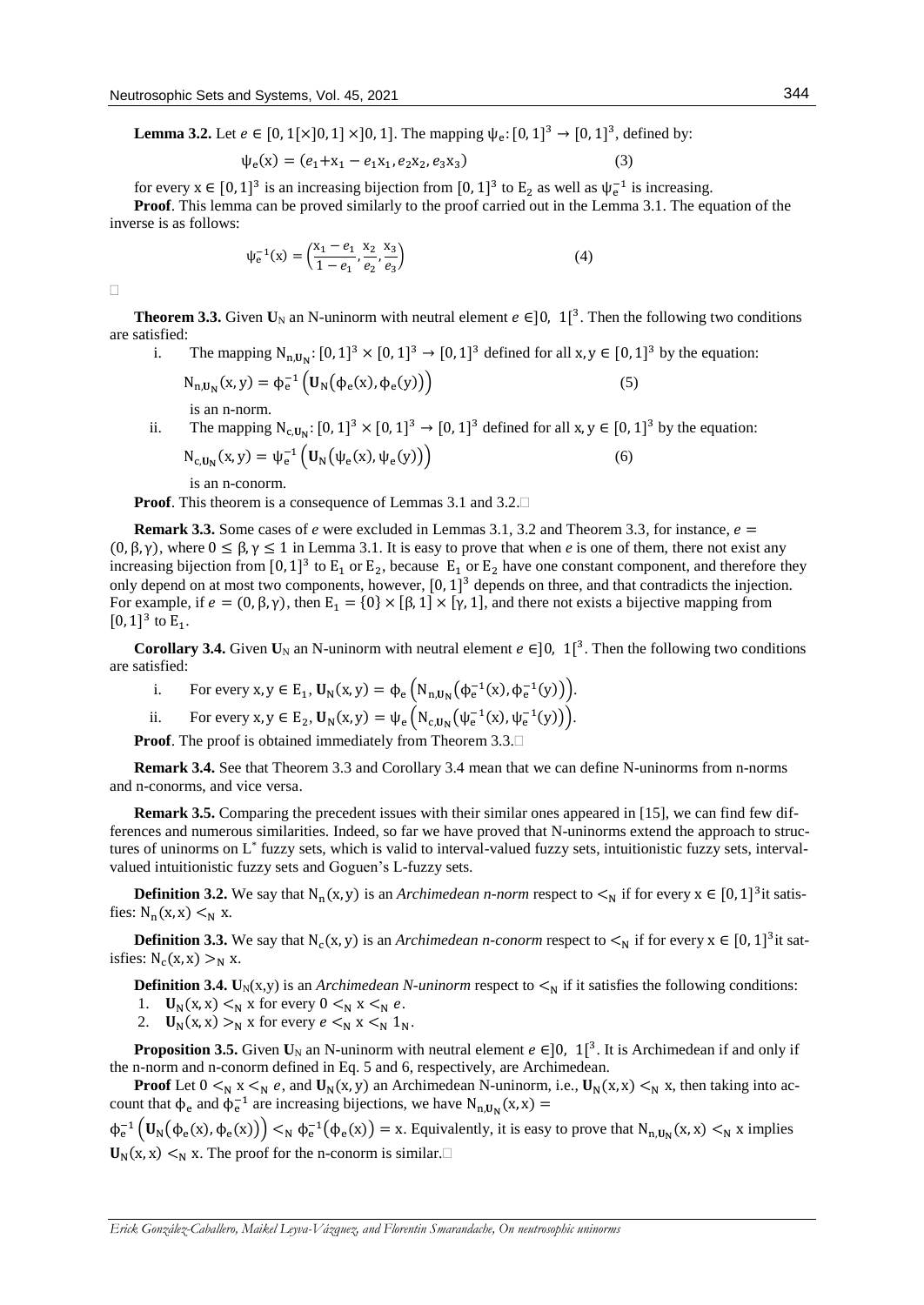**Proposition 3.6.** Given  $U_N$  an N-uninorm with neutral element *e*, and x,  $y \in [0, 1]^3$  are two elements such that either  $x \leq_N e \leq_N y$  or  $y \leq_N e \leq_N x$ , then the following two inequalities hold:

 $min(x, y) \leq_N U_N(x, y) \leq_N max(x, y).$ 

**Proof**. Without loss of generality, suppose  $x \leq_N e \leq_N y$ , then because of the monotonicity of the N-uninorms  $\mathbf{U}_N(x, y) \leq_N \mathbf{U}_N(e, y) = y = \max(x, y)$  and  $\mathbf{U}_N(x, y) \geq_N \mathbf{U}_N(x, e) = x = \min(x, y)$ .

The proposition above means that there exists a domain where  $U_N$  is compensatory with regard to  $\leq_N$ . Let us note that there exists other sets where  $x \parallel_{\leq_N} y$  or  $x \parallel_{\leq_N} e$ .

**Example 3.1.** Two examples of N-uninorms are the following:

Recalling the well-known weakest and strongest fuzzy uninorms, respectively, defined as follows:

$$
\underline{\mathbf{U}}_{e_1}(x_1, y_1) := \begin{cases} 0 & \text{if } 0 \le x_1, y_1 < e_1 \\ \max\{x_1, y_1\} & \text{if } e_1 \le x_1, y_1 \le 1 \\ \min\{x_1, y_1\} & \text{otherwise} \end{cases} \text{ and } \overline{\mathbf{U}}_{e_1}(x_1, y_1) := \begin{cases} \min\{x_1, y_1\} & \text{if } 0 \le x_1, y_1 \le e_1 \\ 1 & \text{if } e_1 < x_1, y_1 \le 1 \\ \max\{x_1, y_1\} & \text{otherwise} \end{cases}
$$

For every  $x_1, y_1 \in [0, 1]$  and  $e_1 \in ]0, 1[$ .

Let us define two N-uninorms as follows: for every  $x, y \in [0, 1]^3$  and  $e \in [0, 1]^3$  is the neutral element:

$$
\underline{\mathbf{U}}_e(\mathbf{x}, \mathbf{y}) := \left( \underline{\mathbf{U}}_{e_1}(\mathbf{x}_1, \mathbf{y}_1), \overline{\mathbf{U}}_{e_2}(\mathbf{x}_2, \mathbf{y}_2), \overline{\mathbf{U}}_{e_3}(\mathbf{x}_3, \mathbf{y}_3) \right)
$$
(7)

and

$$
\overline{\mathbf{U}}_e(\mathbf{x}, \mathbf{y}) := \left( \overline{\mathbf{U}}_{e_1}(\mathbf{x}_1, \mathbf{y}_1), \underline{\mathbf{U}}_{e_2}(\mathbf{x}_2, \mathbf{y}_2), \underline{\mathbf{U}}_{e_3}(\mathbf{x}_3, \mathbf{y}_3) \right)
$$
(8)

Both  $\underline{U}_e(x, y)$  and  $\overline{U}_e(x, y)$ , are N-uninorms, because every one of the components are uninorms, thus, they are commutative, associative and increasing. The neutral element components are formed by the neutral elements of every individual uninorm.

Moreover,  $\underline{U}_e(x, y)$  is a conjunctive N-uninorm and  $\overline{U}_e(x, y)$  is a disjunctive N-uninorm, i.e.,  $\underline{U}_e(0_N, 1_N)$  =  $0_N$  and  $\overline{\mathbf{U}}_e(0_N, 1_N) = 1_N$ .

See that  $U_e(x, y) = (U_{e_1}(x_1, y_1), U_{e_2}(x_2, y_2), U_{e_3}(x_3, y_3))$  is also an N-uninorm, nevertheless, it is neither conjunctive nor disjunctive,  $U_e(0_N, 1_N) = (0,0,0)$ .

**Definition 3.5.** An N-uninorm  $U_N$  is said to be *t-representable* if there exist three fuzzy uninorms,  $U_{e_1}(x_1, y_1)$ ,  $U_{e_2}(x_2, y_2)$  and  $U_{e_3}(x_3, y_3)$ , such that for all  $x = (x_1, x_2, x_3)$  and  $y = (y_1, y_2, y_3)$  it has the form  $\mathbf{U}_N(\mathbf{x}, \mathbf{y}) = (\mathbf{U}_{e_1}(\mathbf{x}_1, \mathbf{y}_1), \mathbf{U}_{e_2}(\mathbf{x}_2, \mathbf{y}_2), \mathbf{U}_{e_3}(\mathbf{x}_3, \mathbf{y}_3)).$ 

**Proposition 3.7.** Let  $U_N$  be an N-uninorm with neutral element *e* and  $x \in [0, 1]^3$ , then the following properties hold:

- i.  $\mathbf{U}_N(0_N, 0_N) = 0_N$  and  $\mathbf{U}_N(1_N, 1_N) = 1_N$ .<br>ii. If  $e \in [0, 1]^3 \setminus \{0_N, 1_N\}$ , we have  $\mathbf{U}_N(0_N)$ .
- ii. If  $e \in [0, 1]^3 \setminus \{0_N, 1_N\}$ , we have  $U_N(0_N, 1_N) = U_N(U_N(0_N, 1_N), x)$ , for every  $x \in [0, 1]^3$ .
- iii. If  $e \in [0, 1]^3 \setminus \{0_N, 1_N\}$ , then either  $\mathbf{U}_N(0_N, 1_N) = 0_N$  or  $\mathbf{U}_N(0_N, 1_N) = 1_N$  or  $\mathbf{U}_N(0_N, 1_N) \parallel_{\leq N} e$ .

**Proof.**

i. See that  $\mathbf{U}_N(e, 0_N) = 0_N$ ,  $\mathbf{U}_N(e, 1_N) = 1_N$  and apply the increasing axiom of N-uninorm.<br>ii. If  $x \leq_N e$  then because  $\mathbf{U}_N$  is increasing. we have  $\mathbf{U}_N(0_N, x) \leq_N \mathbf{U}_N(0_N, e) = 0_N$ 

If  $x \leq_N e$  then because  $U_N$  is increasing, we have  $U_N(0_N, x) \leq_N U_N(0_N, e) = 0_N$ , thus,  $\mathbf{U}_N(0_N, x) = 0_N$  and  $\mathbf{U}_N(0_N, 1_N) = \mathbf{U}_N(\mathbf{U}_N(0_N, x), 1_N)$ . Because of the commutativity and the associativity,  $U_N(0_N, 1_N) = U_N(U_N(0_N, 1_N), x)$ .

If  $x \geq_N e$  then  $U_N(1_N, x) \geq_N U_N(1_N, e) = 1_N$  and therefore,  $U_N(1_N, x) = 1_N$ .  $U_N(0_N, 1_N) =$  $\mathbf{U}_N(0_N,\mathbf{U}_N(1_N,x))$ , and finally due to the commutativity and associativity, we obtain  $\mathbf{U}_N(0_N, 1_N)$  =  $$ 

If  $x \|_{\leq_N} e$  then  $x \wedge e \leq_N x \leq_N x \vee e$ . We have  $x \wedge e \leq_N e$  and  $e \leq_N x \vee e$ , thus according to the precedent results  $\mathbf{U}_N(0_N, 1_N) = \mathbf{U}_N(\mathbf{U}_N(0_N, 1_N), x \wedge e) = \mathbf{U}_N(\mathbf{U}_N(0_N, 1_N), x \vee e)$ . Applying the increasing axiom of N-uninorms we obtain  $U_N(0_N, 1_N) = U_N(U_N(0_N, 1_N), x)$ .

iii. Suppose  $\mathbf{U}_N(0_N, 1_N) \nparallel_{\leq_N} e$ , that implies either  $\mathbf{U}_N(0_N, 1_N) \leq_N e$  or  $e \leq_N \mathbf{U}_N(0_N, 1_N)$ . If  $\mathbf{U}_N(0_N, 1_N) \leq_N e$ , then  $\mathbf{U}_N(0_N, 1_N) = \mathbf{U}_N(\mathbf{U}_N(0_N, 1_N), 0_N) = 0_N$ , according to ii.

If  $\mathbf{U}_N(0_N, 1_N) \geq_N e$ , then  $\mathbf{U}_N(0_N, 1_N) = \mathbf{U}_N(\mathbf{U}_N(0_N, 1_N), 1_N) = 1_N$ , according to ii.

Let us note that the precedent issues are similar to the ones obtained in [15].

## **3.2 Implicators induced by N-uninorms**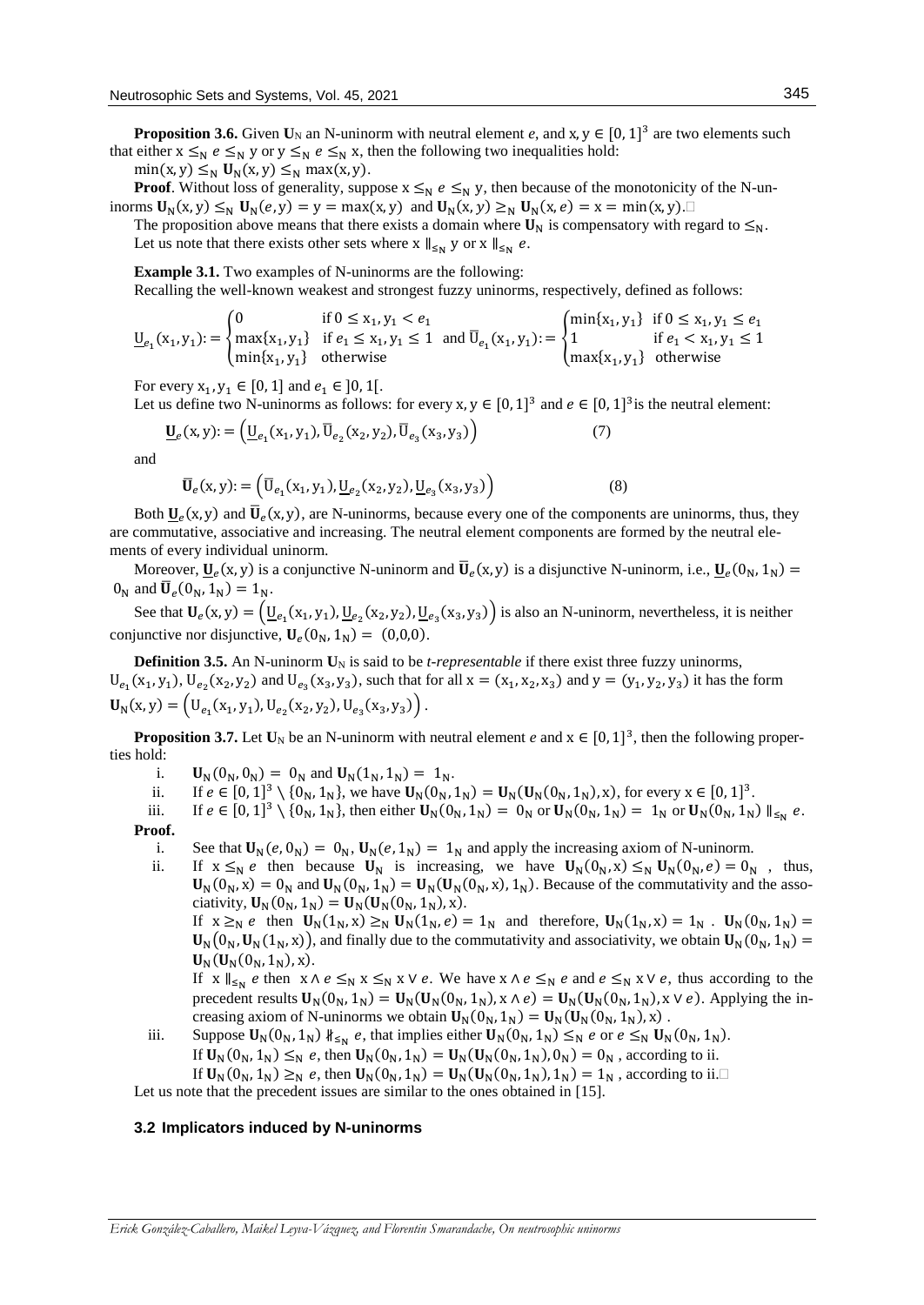This subsection is dedicated to explore the notion of n-implicators induced by N-uninorms. First of all we define the concept of neutrosophic R-implicator, which is new in this framework, at least in the scope of our knowledge.

**Definition 3.6.** A *neutrosophic R- implicator* or *n-R-implicator* is an n-implicator defined as follows: Given N<sub>n</sub> an n-norm, for every  $x, y \in [0, 1]^3$ ,  $Rl_N(x, y) = \sup\{t \in [0, 1]^3 : N_n(x, t) \leq_N y\}.$ 

Let us note that this definition extends both, the definition of fuzzy R-implicator, see [7], and that of L<sup>\*</sup> fuzzy implicator, [15]. As well as others appeared in [3, 12].

Indeed, it is an actual n-implicator. Taking into account the properties of  $\leq_N$ , and the increasing property of n-norms with regard to  $\leq_N$ , we have that RI<sub>N</sub>(x,⋅) is decreasing and RI<sub>N</sub>(⋅, y) is increasing. Additionally, the satisfaction of the boundary conditions by  $\text{RI}_\text{N}$  can be verified straightforwardly.

**Example 3.2.** Let a =  $(0.6, 0.2, 0.4)$ , b =  $(0.7, 0.1, 0.3)$  and  $c = (0.5, 0.3, 0.5)$  be three SVNS. Observe that  $c \leq_N a \leq_N b$ . Consider the n-norm,  $N_{n-min}(x, y) = (min{T_x, T_y}, max{I_x, I_y}, max{F_x, F_y}).$ 

Then,  $RI_N(a, b) = 1_N$ ,  $RI_N(a, c) = (0.5, 0.3, 0.5), RI_N(b, a) = (0.6, 0.2, 0.4)$  and  $RI_N(c, a) = 1_N$ . See that  $RI_N(a, c) \leq_N RI_N(a, b)$  and  $RI_N(b, a) \leq_N RI_N(c, a)$ .

**Proposition 3.8.** Let  $RI_N$  be an n-R-implicator induced by the n-norm  $N_n$ , then the two following properties hold:

i.  $\text{RI}_N(1_N, y) = y$  for every  $y \in [0, 1]^3$  (Neutrality principle).

ii.  $\text{RI}_N(x, x) = 1_N$  for every  $x \in [0, 1]^3$  (Identity principle).

iii.  $x, y \in [0, 1]^3$  and  $x \leq_N y$  if and only if  $\text{RI}_N(x, y) = 1_N$  (Confinement principle).

#### **Proof.**

- i. For  $y \in [0, 1]^3$ , we have  $\text{RI}_N(1_N, y) = \text{sup}\{t \in [0, 1]^3 : N_n(1_N, t) = t \leq_N y\} = y$ .
- ii. For  $x \in [0, 1]^3$ , we have  $\text{RI}_N(x, x) = \text{sup}\{t \in [0, 1]^3 : N_n(x, t) \leq_N x\} = 1_N$ , because  $N_n$  is increasing and  $N_n(x, 1_N) = x$ .
- iii. For x,  $y \in [0, 1]^3$  and  $x \leq_N y$ , taking into account the inequalities  $N_n(x, t) \leq_N N_n(x, 1_N) = x \leq_N y$  for every  $t \in [0, 1]^3$ , we have  $RI_N(x, y) = 1_N$ . On the other hand,  $RI_N(x, y) = 1_N$  evidently implies  $x \leq_N y$ , from the definition.

**Theorem 3.9.** Let  $U_N$  be an N-uninorm with neutral element  $e \in ]0, 1[^3$ . Let us establish the mapping  $\text{RI}_{\mathbf{U}_N}$ : [0, 1]<sup>3</sup> × [0, 1]<sup>3</sup> → [0, 1]<sup>3</sup> defined as follows:

 $\text{RI}_{\mathbf{U}_{\mathbf{N}}}(x, y) = \text{ sup}\{\mathbf{t} \in [0, 1]^3 \colon \mathbf{U}_{\mathbf{N}}(x, \mathbf{t}) \leq_{\mathbf{N}} y\} \text{ for every } x, y \in [0, 1]^3.$ 

It is an n-implicator if and only if there exists  $\tilde{x} >_N 0_N$  such that every  $x \ge_N \tilde{x}$  satisfies  $U_N(0_N, x) = 0_N$ . **Proof.** It is easy to verify that  $\text{RI}_{U_N}(x, \cdot)$  is decreasing and  $\text{RI}_{U_N}(\cdot, y)$  is increasing.

On the other hand,  $\text{RI}_{U_N}(0_N, 1_N) = \text{RI}_{U_N}(1_N, 1_N) = 1_N$ , because  $U_N$  is increasing and  $1_N$  is the supremum. See that for every  $t \in [0,1]^3$ ,  $U_N(1_N,t) \geq_N U_N(e,t) = t$ , then  $U_N(1_N,t) >_N 0_N$  if and only if  $t >_N 0_N$ , therefore  $\text{RI}_{\mathbf{U}_{\mathbf{N}}}(\mathbf{1}_{\mathbf{N}}, \mathbf{0}_{\mathbf{N}}) = \mathbf{0}_{\mathbf{N}}$ .

Additionally, if there exists  $\tilde{x} >_N 0_N$  such that every  $x \ge_N \tilde{x}$  satisfies  $U_N(0_N, x) = 0_N$ , then because  $U_N$  is increasing and  $1_N$  is the supremum of that set,  $\mathbf{U}_N(0_N, 1_N) = 0_N$  and  $\text{RI}_{\mathbf{U}_N}(0_N, 0_N) = 1_N$ .

**Remark 3.6.** The Theorem 3.9 is valid when  $U_N$  is a conjuctive N-uninorm.

**Example 3.3.** Given again a = (0.6, 0.2, 0.4), b = (0.7, 0.1, 0.3) and c = (0.5, 0.3, 0.5), three SVNS, as in Example 3.2. Let us consider  $\underline{U}_e$  of the Example 3.1, where  $e = (0.5, 0.5, 0.5)$ . Recall that  $\underline{U}_e(0_N, 1_N) =$  $0_N$ . Then, RI<sub>U<sub>e</sub></sub>(a, b) = (0.7, 0.1, 0.3), RI<sub>U<sub>e</sub></sub>(a, c) = (0.5, 0.5, 0.5), RI<sub>U<sub>e</sub></sub>(b, a) = (0.5, 0.5, 0.5) and RI<sub>U<sub>e</sub></sub>(c, a) =  $(0.6, 0.2, 0.4).$ 

**Proposition 3.10.** Given  $U_N$  an N-uninorm with  $e \in [0, 1]^3 \setminus \{0_N, 1_N\}$ . Then,  $\text{RI}_{U_N}(e, x) = x$ , for every  $x \in$  $[0, 1]^3$ .

**Proof.** Let us fix  $x \in [0, 1]^3$ ,  $\text{RI}_{U_N}(e, x) = \sup\{t \in [0, 1]^3 : U_N(e, t) = t ≤_N x\} = x. □$ 

**Proposition 3.11.** Given  $U_N$  an N-uninorm with  $e \in [0, 1]^3 \setminus \{0_N, 1_N\}$ .  $\text{RI}_{U_N}(x, 1_N) = 1_N$ , for every  $x \in$ [0, 1]<sup>3</sup> (Right boundary condition).

**Proof.** Taking into account  $\mathbf{U}_N$  is increasing and  $\mathbf{1}_N$  is the supremum of the elements of the lattice, then,  $\text{RI}_{\text{U}_N}(x, 1_N) = \sup\{t \in [0, 1]^3 : \text{U}_N(x, t) \leq_N 1_N\} = 1_N$ .

**Proposition 3.12.** Given  $U_N$  an N-uninorm with  $e \in [0, 1]^3 \setminus \{0_N, 1_N\}$ . If it is contrapositive respect to a negator N<sub>N</sub>, which satisfies  $N_N(e) = e$ , then  $N_N(x) = N_{N1_{U_N}}(x) = RI_{U_N}(x, e)$  for every  $x \in [0, 1]^3$  and  $N_{N1_{U_N}}$  is involutive.

**Proof.** Reproduce the similar proof in [15] adapted to N-uninorms.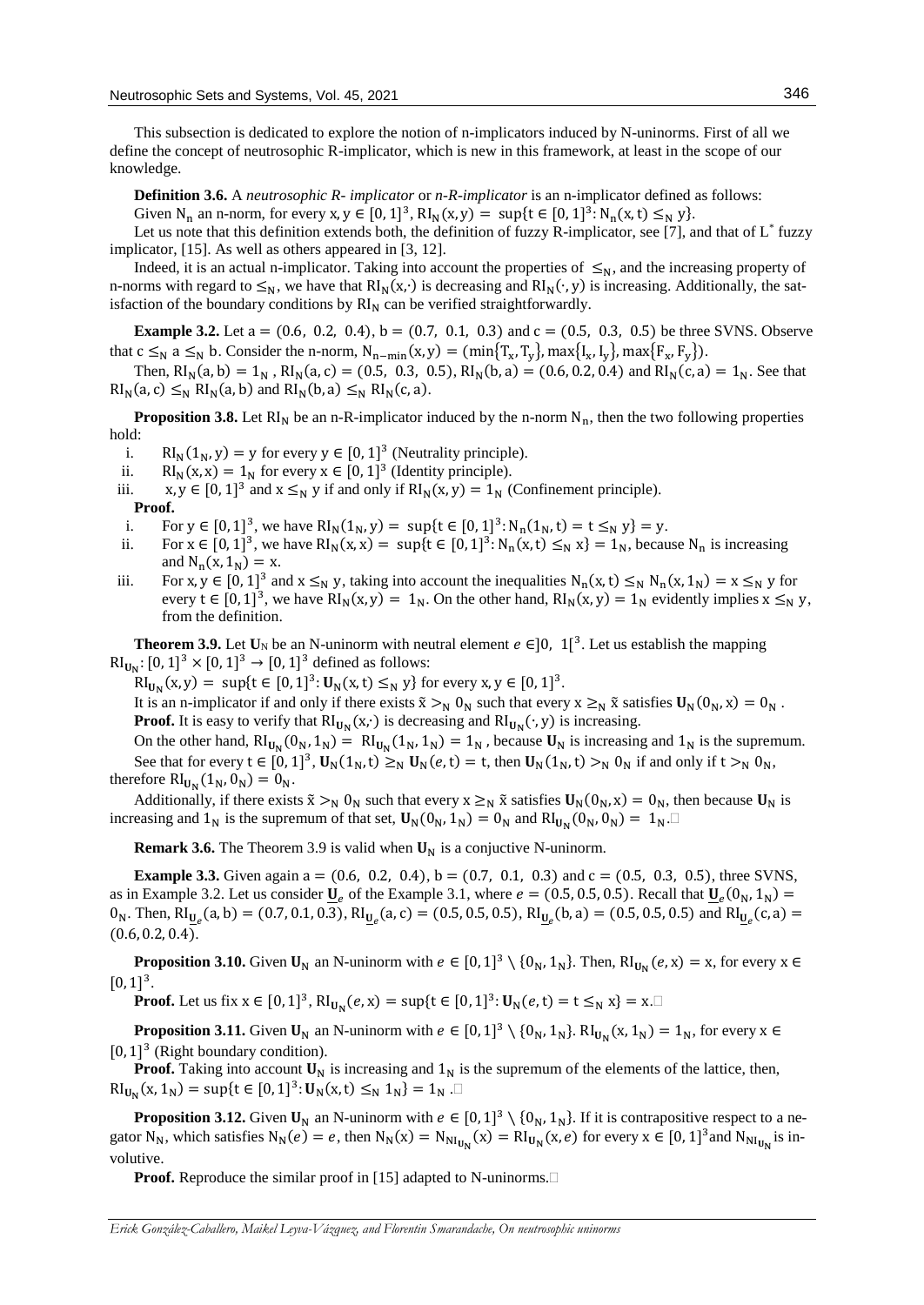**Proposition 3.13.** Given  $U_N$  an N-uninorm and N<sub>N</sub> an n-negator. The mapping  $SI_{U_N}(x, y) = U_N(N_N(x), y)$  is an n-implicator if and only if  $U_N$  is disjunctive.

**Proof.** Reproduce the similar proof in [15] adapted to N-uninorms.

**Example 3.4.** Revisiting Examples 3.2 and 3.3, where  $a = (0.6, 0.2, 0.4)$ ,  $b = (0.7, 0.1, 0.3)$  and  $c =$ (0.5, 0.3, 0.5). Now we consider the n-negator  $N_N((T_x, I_x, F_x)) = (F_x, I_x, T_x)$  and from the Example 3.1,  $\overline{\mathbf{U}}_e$ (x, y) with  $e = (0.5, 0.5, 0.5)$ . There, we proved it is disjunctive.

Then, we have  $SI_{\bar{U}_e}(a, b) = (0.7, 0, 0.3)$ ,  $SI_{\bar{U}_e}(a, c) = (0.4, 0, 0.6)$ ,  $SI_{\bar{U}_e}(b, a) = (0.6, 0, 0.4)$  and  $SI_{\bar{U}_e}(c, a) = (0.6, 0, 0.4).$ 

**Proposition 3.14.** Given  $U_N$  an N-uninorm and  $N_N$  an n-negator. The mapping  $Sl_{U_N}$  satisfies the Interchangeability Principle:

 $\text{SI}_{U_{N}}(x, \text{SI}_{U_{N}}(y, z)) = \text{SI}_{U_{N}}(y, \text{SI}_{U_{N}}(x, z))$  for every x, y, z  $\in [0, 1]^{3}$ .

**Proof.** It is proved by using the commutativity and associativity of N-uninorms.

#### **Conclusion**

The proposed paper was devoted to define and study a new operator called neutrosophic uninorm or N-uninorm. We demonstrated that it is possible to extend the notion of uninorm to the framework of neutrosophy logic theory. In addition, we defined new neutrosophic implicators induced by N-uninorms. Moreover, we introduced a new neutrosophic implicator which generalizes the fuzzy notion of R-implicator. The importance of this new theory is that the appreciated quality of fuzzy uninorms as aggregators is enriched with the capacity of neutrosophy to deal with indeterminacy.

#### **References**

- [1] J. C. Abbott and G. Birkhoff. Trends in lattice theory.Van Nostrand Reinhold Company, New York, 1970.
- [2] P. Akella, Structure of n-uninorms. Fuzzy Sets and Systems, 158 (2007), p. 1631–1651.
- [3] C. Alcalde, A. Burusco, and R. Fuentes-González, A constructive method for the definition of interval-valued fuzzy implication operators. Fuzzy Sets and Systems, 153 (2005), p. 211–227.
- [4] S. Alonso, E. Herrera-Viedma, F. Chiclana, and F. Herrera, A web based consensus support system for group decision making problems and incomplete preferences. Information Sciences , 180 (2010), p. 4477–4495.
- [5] K. T. Atanassov, Intuitionistic fuzzy sets. Fuzzy Sets and Systems, 20 (1986), p. 87-96.
- [6] K. T. Atanassov and G. Gargov, Interval valued intuitionistic fuzzy sets. Fuzzy Sets and Systems, 31 (1989), p. 343-349.
- [7] M. Baczynski and B. Jayaram. Fuzzy Implications, Springer-Verlag, Berlin Heidelberg.
- [8] Y.-L. Bao, H.-L. Yang, and S.-G. Li, On characterization of (I,N)-single valued neutrosophic rough approximation operators. Soft Computing (2018) , p.1-20.
- [9] G. Birkhoff. Lattice Theory, American Mathematical Society, Providence, Rhode Island, 1940.
- [10] F. Bordignon and F. Gomide, Uninorm based evolving neural networks and approximation capabilities, Neurocomputing, 127 (2014), p. 13–20.
- [11] S. Broumi and F. Smarandache, On Neutrosophic Implications. Neutrosophic Sets and Systems, 2 (2014), p. 9-17.
- [12] H. Bustince, E. Barreneche, and V. Mohedano, Intuitionistic fuzzy implication operators-an expression and main properties. International Journal of Uncertainty, Fuzziness and Knowledge-Based Systems, 12 (2004) , p. 387-406.
- [13] B. D. Baets and J. Fodor, Van Melle's combining function in MYCIN is a representable uninorm: An alternative proof. Fuzzy Sets and Systems, 104 (1999), p. 133-136.
- [14] G. Deschrijver and E. E. Kerre, On the relationship between some extensions of fuzzy set theory. Fuzzy Sets and Systems, 133 (2003), p. 227–235.
- [15] G. Deschrijver and E. E. Kerre, Uninorms in L\*-fuzzy set theory. Fuzzy Sets and Systems, 148 (2004), p.243–262.
- [16] J. Fodor, I. J. Rudas, and B. Bede, Uninorms and Absorbing Norms with Applications to Image Processing, In: proc. 4th Serbian-Hungarian Joint Symposium on Intelligent Systems, Subotica, Serbia, 2006, pp. 59-72.
- [17] J. C. Fodor, R. R. Yager, and A. Rybalov, Structure of uninorms. International Journal of Uncertainty, Fuzziness and Knowledge-Based Systems, 5(1997), p. 411-427.
- [18] J. A. Goguen, L-Fuzzy Sets. Journal of Mathematical Analysis and Applications, 18 (1967), 145-174.
- [19] M. G. Hidalgo, A. M. Torres, D. Ruiz-Aguilera, and J. Torrens-Sastre, Image Analysis Applications of Morphological Operators based on Uninorms, In: proc. IFSA/EUSFLAT Conf., eds. Lisbon, Portugal, 2009, pp. 630-635.
- [20] V. G. Kaburlasos, Towards a Unified Modeling and Knowledge-Representation based on Lattice Theory, Springer-Verlag, Berlin Heidelberg, 2006.
- [21] E. P. Klement, R. Mesiar and E. Pap, Triangular Norms, Springer Science+Business Media, Dordrecht, 2000.
- [22] K. Saastamoinen. and J. Sampo, On General Class of Parameterized 3π− Uninorm Based Comparison, Wseas. Transactions on Mathematics 3 (2004), p. 482-486.
- [23] F. Smarandache, Symbolic neutrosophic theory, Infinite Study, 2015.
- [24] F. Smarandache, Neutrosophic Axiomatic System. Critical Review, 10 (2015), p. 5-28.